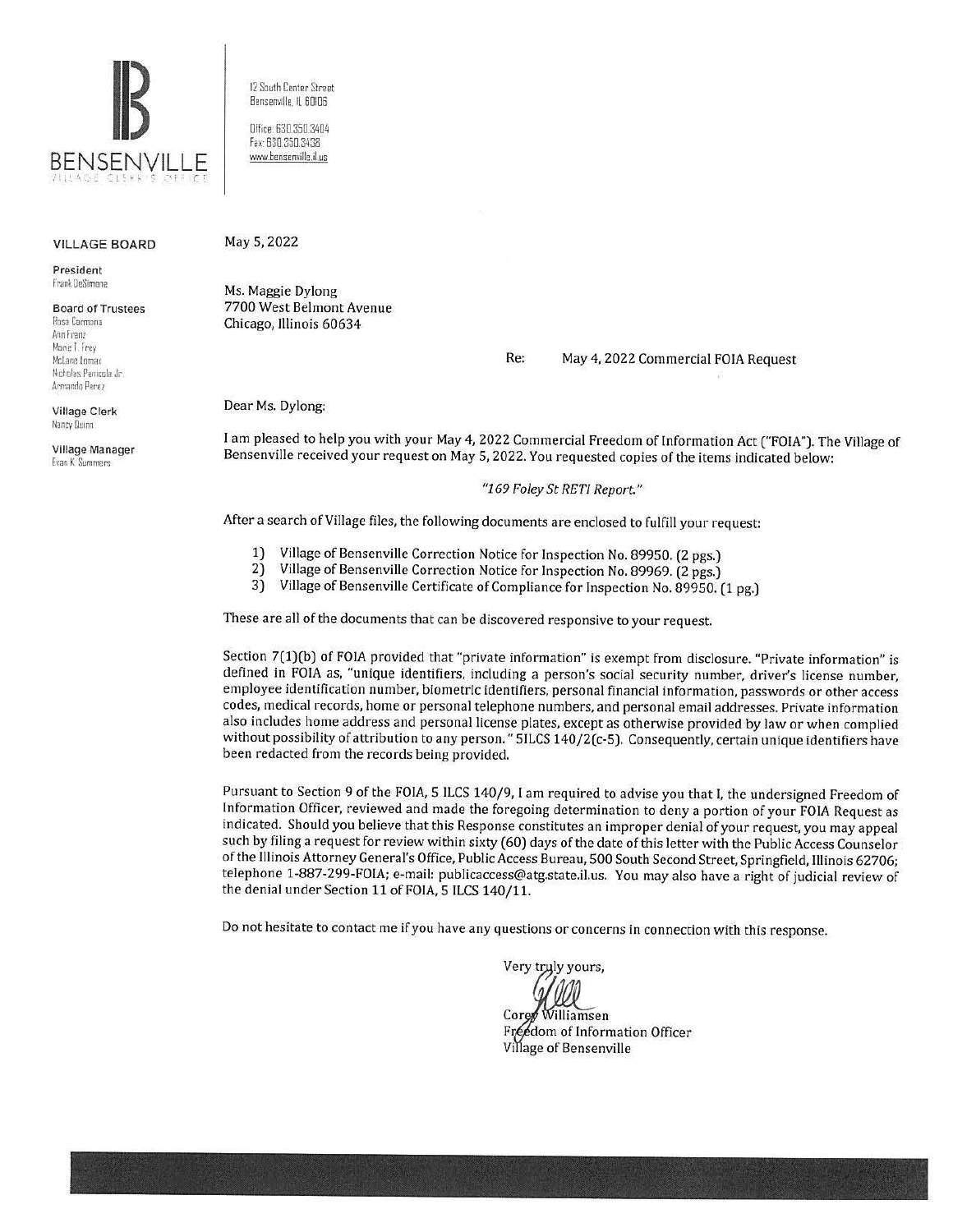# **VILLAGE OF BENSENVILLE FREEDOM OF INFORMATION ACT REQUEST FORM BENSENVILLE**

| TO:<br><i>COREY WILLIAMSEN</i> |  |
|--------------------------------|--|
|--------------------------------|--|

**FROM:** Name Maggie Dylong

*Freedom of Information Officer Village of Bensenville I 2* S. *Center Street Bensenville, IL* 60106

Address 7700 W Blemont

Chicago, IL Phone 773-450-8280

E-Mail maggiedylong@gmail.com

#### *TI TLES OR DESCRIPTION OF RECORDS REQUESTED (Please Include Date of Birth and Case Number for Police Records):*  169 Foley St RETI report

0 THIS REQUEST IS FOR A COMMERCIAL PURPOSE *(You must state whether your request is for a commercial purpose.* A request is for a "commercial purpose" if all or any part of the information will be used in any form for sale, resale, or solicitation or advertisement for sales or services. Failure to disclose whether a request is for a commercial purpose is a prosecutable violation of FOIA.)

| Would like your request delivered via: $\bigvee$ E-Mail U.S. Mail $\Box$ Pick-Up* |                                                                                                          |
|-----------------------------------------------------------------------------------|----------------------------------------------------------------------------------------------------------|
|                                                                                   | *Pick-Up is available by appointment at Village Hall Monday thru Friday; between 8:00 a.m. $-$ 5:00 p.m. |

I understand that any payment need be received before any documents are copied and/or mailed. -DocuSigned by:

| Mav<br>$\sqrt{ }$ |  |
|-------------------|--|
|                   |  |

|             | -DocuSigned by:  |
|-------------|------------------|
| May 4, 2022 | Magdalena Dylong |
| Date        | Signature        |

All FOIA responses are posted on the Village's website. Name and address of the requestor will be made public.

The first fifty (50) pages of the request are free. The fee charge is fifteen (15) cents after the first fifty (50) pages.

Unless otherwise notified, your request for public records will be compiled within five (5) working days.

Unless otherwise notified, any request for commercial purposes will be compiled within twenty-one (21) days working days.

#### $-COREY$  WILLIAMSEN, FREEDOM OF INFORMATION OFFICER

Telephone: (630) 350-3404 Facsimile: (630) 350-3438 E-mail Address: F01Arequest@bensenville.il.us

*s/5}11-*

**\*\*\*For Freedom of Information Officer Use Only\*\*\***  *l/io)?--* z... *7)6/i.2-* iJo -

Date Request Received

Date Response Due

Date Extended Response Due

Total Charges Date Documents

 $5/5/22$ 

Copied or Inspected

Received by Employee: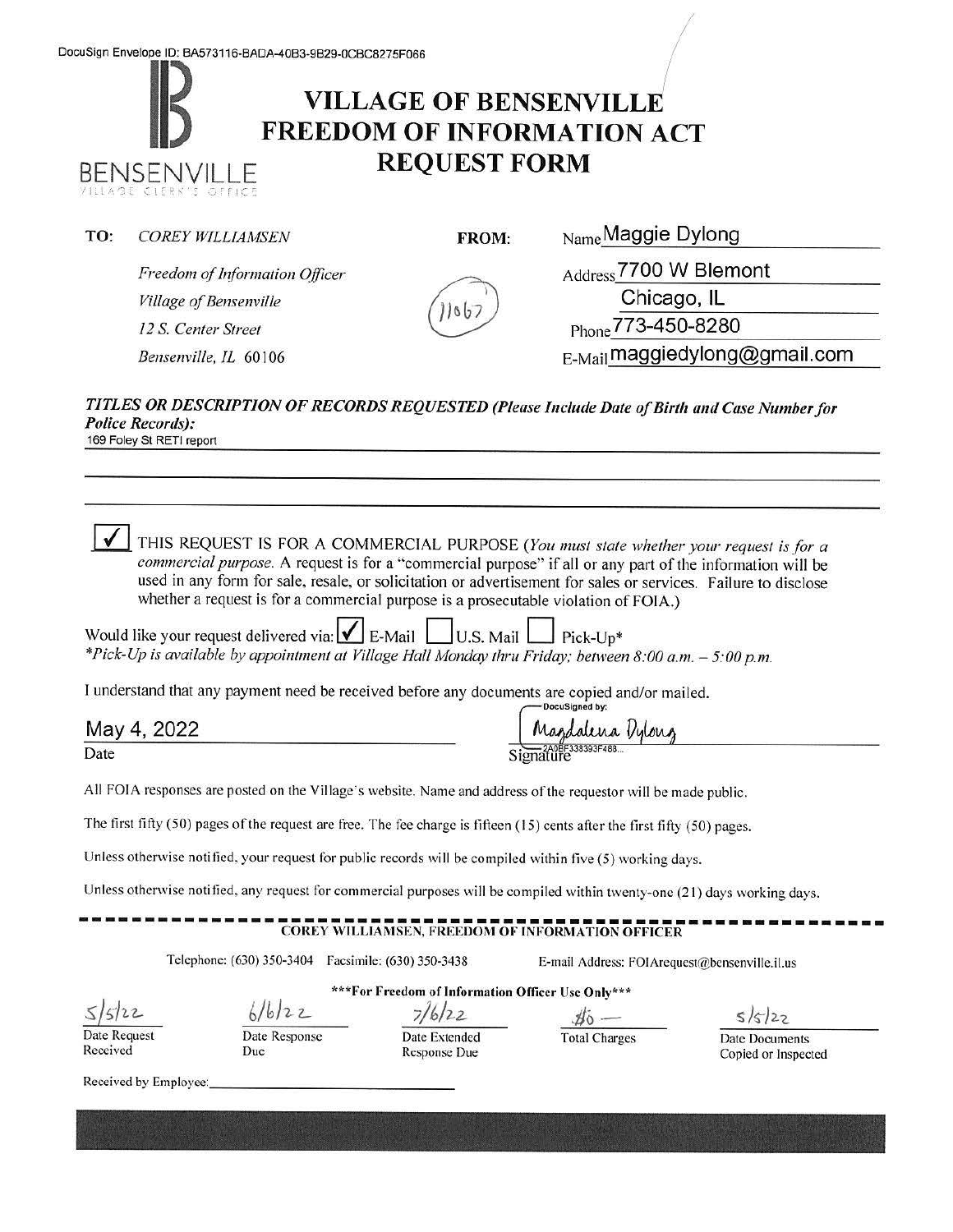

# **18 VILLAGE OF BENSENVILLE**

**INSPECTIONAL SERVICES**  12 South Center Bensenville, IL 60106 630-350-3413 fax:630-350-3449

Type of Inspection: RETI: TRANSFER INSPECTION

### **CORRECTION NOTICE**

| Address:                                                                                    | 169 FOLEY          |                                                                                                                                                                                                                                                        | Unit:                                                              |          |                                                                                                                                                                                                                                                                                                                                                                                                                                                                                                                                                                                                       |                                                                                                                                                                                                                                                      |
|---------------------------------------------------------------------------------------------|--------------------|--------------------------------------------------------------------------------------------------------------------------------------------------------------------------------------------------------------------------------------------------------|--------------------------------------------------------------------|----------|-------------------------------------------------------------------------------------------------------------------------------------------------------------------------------------------------------------------------------------------------------------------------------------------------------------------------------------------------------------------------------------------------------------------------------------------------------------------------------------------------------------------------------------------------------------------------------------------------------|------------------------------------------------------------------------------------------------------------------------------------------------------------------------------------------------------------------------------------------------------|
| Business name::                                                                             |                    |                                                                                                                                                                                                                                                        |                                                                    | Phone:   |                                                                                                                                                                                                                                                                                                                                                                                                                                                                                                                                                                                                       |                                                                                                                                                                                                                                                      |
| Property Owner:                                                                             | <b>Beth Schaal</b> |                                                                                                                                                                                                                                                        |                                                                    | Address: |                                                                                                                                                                                                                                                                                                                                                                                                                                                                                                                                                                                                       |                                                                                                                                                                                                                                                      |
| Inspection Date:                                                                            | 1/7/2022 1         |                                                                                                                                                                                                                                                        |                                                                    |          |                                                                                                                                                                                                                                                                                                                                                                                                                                                                                                                                                                                                       | Inspector: LOUIS CZERWIN                                                                                                                                                                                                                             |
| Checklist #<br>020B<br>030A<br>040E<br>050G<br>070A<br>080C<br>090D<br>090E<br>120D<br>120L | Violation          | WEED HEIGHT EXCEEDS 8 INCHES<br>DETERIORATION OF MATERIALS<br><b>BROKEN OR CRACKED GLASS</b><br>SCRAPE AND REPAINT SURFACE<br><b>REPAIR HOLES IN WALL / CEILING</b><br>REPAIR CRACKS IN FOUNDATION<br>REPLACE PAINTED OUTLETS<br>REMOVE ALL BX / ROMEX | REPAIR/REPLACE DRIVEWAY OR APRON<br>REPAIR OR REPLACE DAMAGED ROOF |          | Violation comment<br>There are tall weeds around property that will need to be cut when<br>weather allows<br>unable to inspect because of snow cover<br>ceiling has fallin in areas, it would appear to be from water<br>damage<br>holes in roof, unable to see alot of it do to snow cover. I can see<br>holes from the attic area.<br>window and man door are broken to the garage, unable to access<br>interior of garage.<br>throughout<br>throughout<br>Floors are not level throughout, appears home is on a slab.<br>Unable to determin at this time why the floors are pitched.<br>throughout |                                                                                                                                                                                                                                                      |
| 1200<br>120 <sub>R</sub><br>160A<br>160B                                                    |                    | FLUORESCENT FIXTURE IN CLOSETS<br>WATER HEATER NEED TO BE BONDED<br>SMOKE DETECTORS NEEDED<br>CARBON MONOXIDE NEEDED                                                                                                                                   |                                                                    | vicinity |                                                                                                                                                                                                                                                                                                                                                                                                                                                                                                                                                                                                       | in every bedroom and outside the bedrooms in the immediate<br>outside the bedrooms within 15 feet                                                                                                                                                    |
| 185B                                                                                        |                    | NO OCCUPANCY FOR PROPERTY                                                                                                                                                                                                                              |                                                                    |          |                                                                                                                                                                                                                                                                                                                                                                                                                                                                                                                                                                                                       | No occupancy for the property until all structural issues are<br>remediated and water is turned back on.                                                                                                                                             |
|                                                                                             |                    | <b>Additional Remarks/Comments:</b>                                                                                                                                                                                                                    |                                                                    |          |                                                                                                                                                                                                                                                                                                                                                                                                                                                                                                                                                                                                       | If home is being sold as-is buyer will be required to submit a notarized letter of intent<br>stating the required repairs will be remediated within 60 days of closing. Exception<br>would be permitted items as our permits are valid for 6 months. |

Reinspection 89969 created on 01/07/2022 by 6523Icze

**THOSE ITEMS LISTED ABOVE ARE VIOLATIONS OF BENSENVILLE'S ADOPTED VILLAGE CODE AND/OR PROPERTY MAINTENANCE CODE. THIS IS YOUR WRITTEN "CORRECTION NOTICE". FAILURE TO CORRECT THE ABOVE LISTED VIOLATIONS WITHIN THE PRESCRIBED TIME CAN RESULT IN A FINE OF UP TO \$750 PER VIOLATION, PER DAY.** 

You are hereby notified to remedy the conditions as stated above within 30 days.

Neither this inspection nor any Certificate of Occupancy issued by the Village of Bensenville shall be considered a complete list of Code or Municipal Ordinances. Our inspection can be substantially limited by access available and stored items or furniture. Some occupancies may require inspections to be completed on individual systems such as heating appliances, roofing, structure or fire protection systems. If you have questions about this inspection, please call 630-350-3413.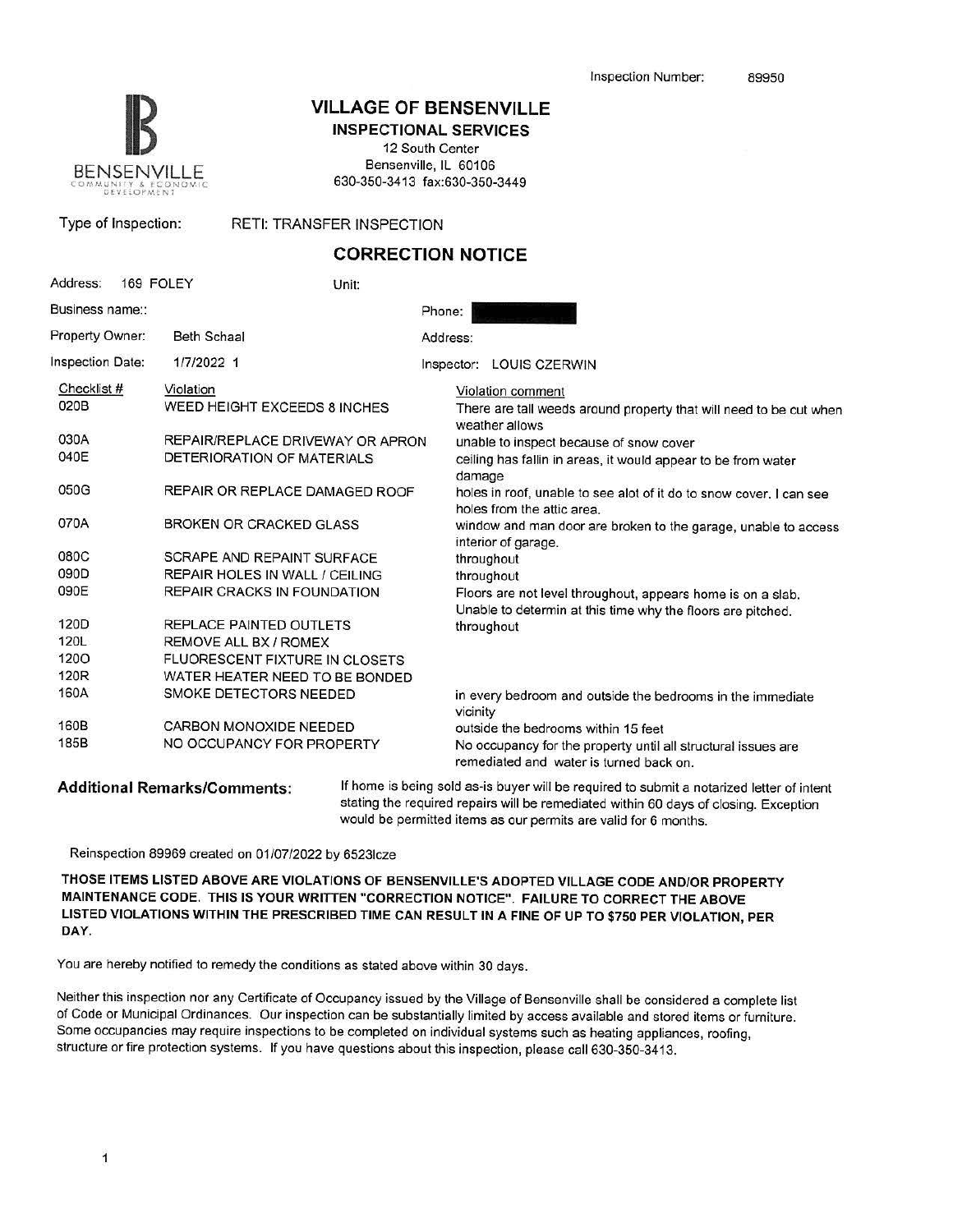1/7/2021

Date:



## **VILLAGE OF BENSENVILLE**

**INSPECTIONAL SERVICES** 12 South Center Bensenville, IL 60106 630-350-3413 fax:630-350-3449

| Type of Inspection:                   | <b>RETI: TRANSFER INSPECTION</b>                                                                                                                                                                |
|---------------------------------------|-------------------------------------------------------------------------------------------------------------------------------------------------------------------------------------------------|
|                                       | <b>CORRECTION NOTICE</b>                                                                                                                                                                        |
| 169 FOLEY<br>Address:                 | Unit:                                                                                                                                                                                           |
| Business name::                       | Phone:                                                                                                                                                                                          |
| Property Owner:<br><b>Beth Schaal</b> | Address:                                                                                                                                                                                        |
| Inspection Date:<br>1/7/2022 1        | Inspector:<br>LOUIS CZERWIN                                                                                                                                                                     |
|                                       | DISCLAIMER: The Village of Bensenville does not warrant the condition of any property inspected and<br>disclaims all liability for any claims arising out of the property or condition thereof. |
|                                       |                                                                                                                                                                                                 |
|                                       |                                                                                                                                                                                                 |
|                                       | sent via email to                                                                                                                                                                               |

Copy of this report received by/mailed to:

louie czerwin

Inspector: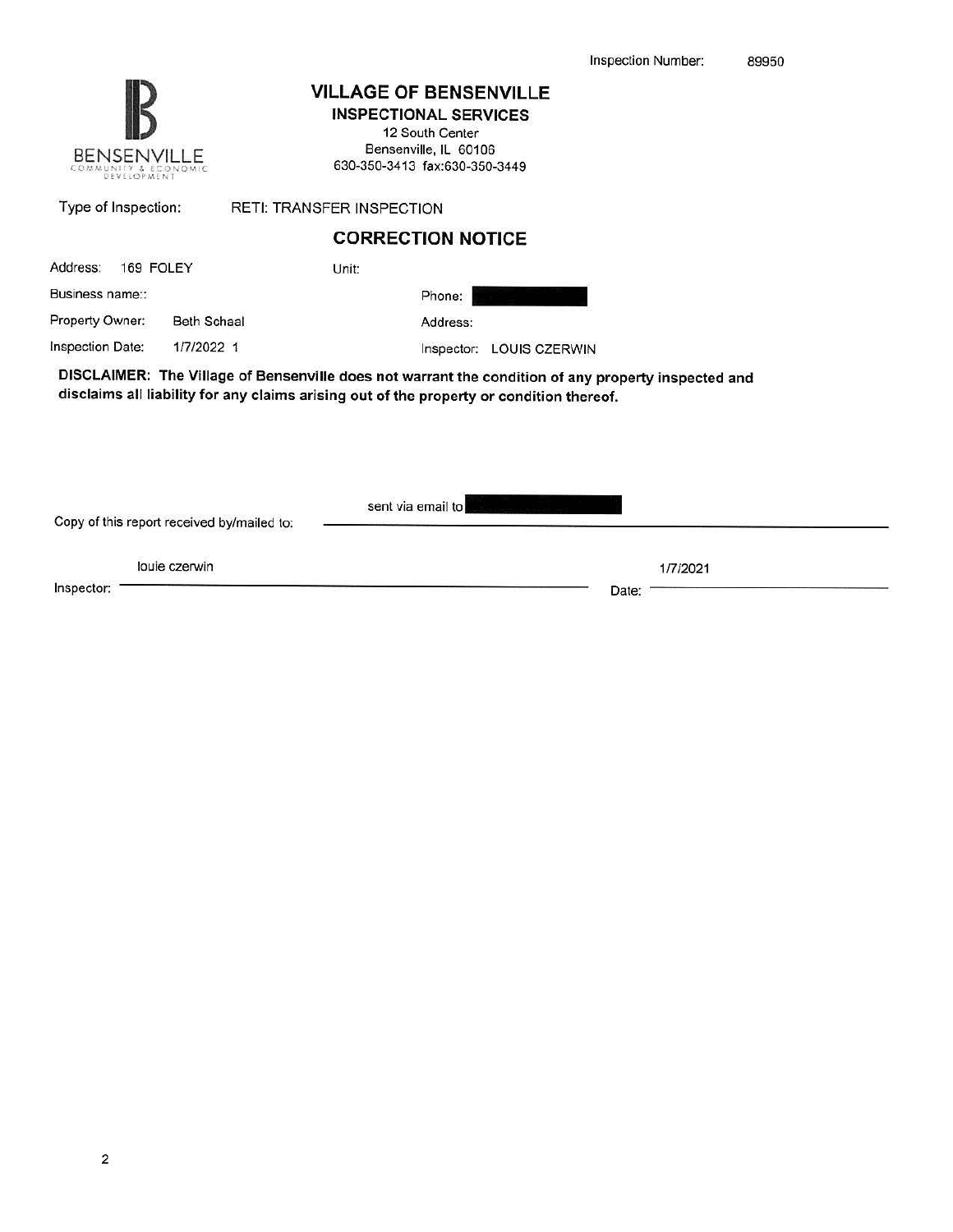

# **VILLAGE OF BENSENVILLE**

**INSPECTIONAL SERVICES** 

12 South Center Bensenville, IL 60106 630-350-3413 fax:630-350-3449

Type of Inspection: RETI: TRANSFER INSPECTION

### **CORRECTION NOTICE**

| Address:                | 169 FOLEY        | Unit:                          |            |                                                                                                                                       |
|-------------------------|------------------|--------------------------------|------------|---------------------------------------------------------------------------------------------------------------------------------------|
| Business name::         |                  |                                | Phone:     |                                                                                                                                       |
| Property Owner:         | Jocelyn Martinez |                                | Address:   |                                                                                                                                       |
| <b>Inspection Date:</b> | 4/15/2022        |                                | Inspector: | LOUIS CZERWIN                                                                                                                         |
| Checklist #             | Violation        |                                |            | Violation comment                                                                                                                     |
| 070A                    |                  | BROKEN OR CRACKED GLASS        |            | window and man door are broken to the garage, unable to access<br>interior of garage. glass repaired with wood, still did not access. |
| 080C                    |                  | SCRAPE AND REPAINT SURFACE     |            | throughout                                                                                                                            |
| 120D                    |                  | REPLACE PAINTED OUTLETS        |            | throughout                                                                                                                            |
| 120L                    |                  | REMOVE ALL BX / ROMEX          |            |                                                                                                                                       |
| 1200                    |                  | FLUORESCENT FIXTURE IN CLOSETS |            |                                                                                                                                       |
| 160A                    |                  | SMOKE DETECTORS NEEDED         | vicinity   | in every bedroom and outside the bedrooms in the immediate                                                                            |
| 160B                    |                  | CARBON MONOXIDE NEEDED         |            | outside the bedrooms within 15 feet                                                                                                   |
| 185B                    |                  | NO OCCUPANCY FOR PROPERTY      |            | No occupancy for the property until all structural issues are<br>remediated and water is turned back on.                              |

#### **Additional Remarks/Comments:**

Created from inspection 89950 on 01/07/2022 by 65231cze

Reinspection 91891 created on 04/15/2022 by 65231cze

**THOSE ITEMS LISTED ABOVE ARE VIOLATIONS OF BENSENVILLE'S ADOPTED VILLAGE CODE AND/OR PROPERTY MAINTENANCE CODE. THIS IS YOUR WRITTEN "CORRECTION NOTICE". FAILURE TO CORRECT THE ABOVE LISTED VIOLATIONS WITHIN** THE **PRESCRIBED TIME CAN RESULT IN A FINE OF UP TO \$750 PER VIOLATION, PER DAY.** 

You are hereby notified to remedy the conditions as stated above within 14 days.

Neither this inspection nor any Certificate of Occupancy issued by the Village of Bensenville shall be considered a complete list of Code or Municipal Ordinances. Our inspection can be substantially limited by access available and stored items or furniture. Some occupancies may require inspections to be completed on individual systems such as heating appliances, roofing, structure or fire protection systems. If you have questions about this inspection, please call 630-350-3413.

**DISCLAIMER: The Village of Bensenville does not warrant the condition of any property inspected and disclaims all liability for any claims arising out of the property or condition thereof.**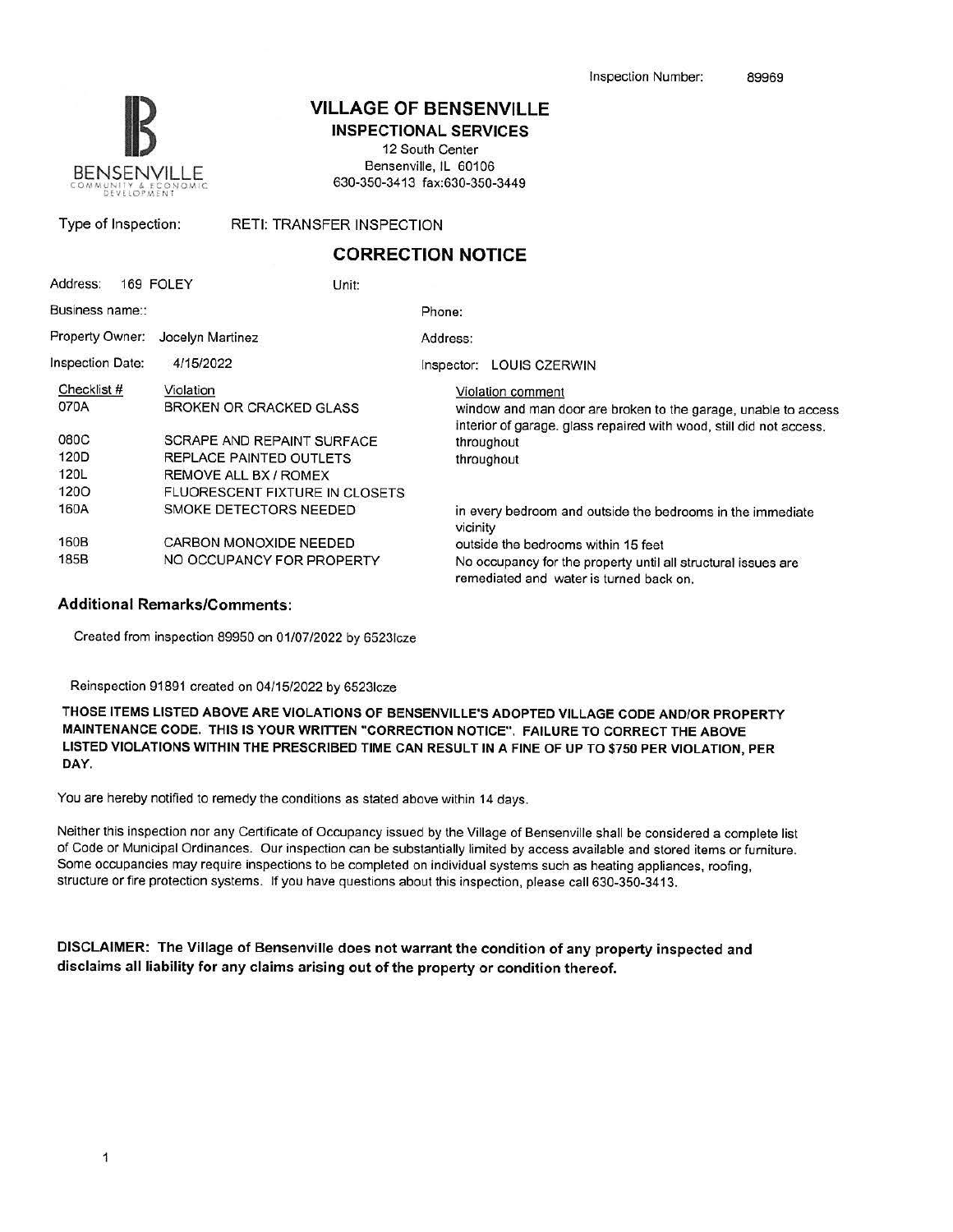| <b>BENSENVILLE</b><br>UNITY & ECONOMIC<br>Dévelopment | <b>VILLAGE OF BENSENVILLE</b><br><b>INSPECTIONAL SERVICES</b><br>12 South Center<br>Bensenville, IL 60106<br>630-350-3413 fax:630-350-3449 |
|-------------------------------------------------------|--------------------------------------------------------------------------------------------------------------------------------------------|
| Type of Inspection:                                   | <b>RETI: TRANSFER INSPECTION</b>                                                                                                           |
|                                                       | <b>CORRECTION NOTICE</b>                                                                                                                   |
| Address:<br>169 FOLEY                                 | Unit:                                                                                                                                      |
| Business name::                                       | Phone:                                                                                                                                     |
| Property Owner: Jocelyn Martinez                      | Address:                                                                                                                                   |
| Inspection Date:<br>4/15/2022                         | LOUIS CZERWIN<br>Inspector:                                                                                                                |
| Copy of this report received by/mailed to:            | sent via email to                                                                                                                          |
|                                                       |                                                                                                                                            |
| Louie Czerwin                                         | 4/15/2022                                                                                                                                  |
| Inspector:                                            | Date:                                                                                                                                      |